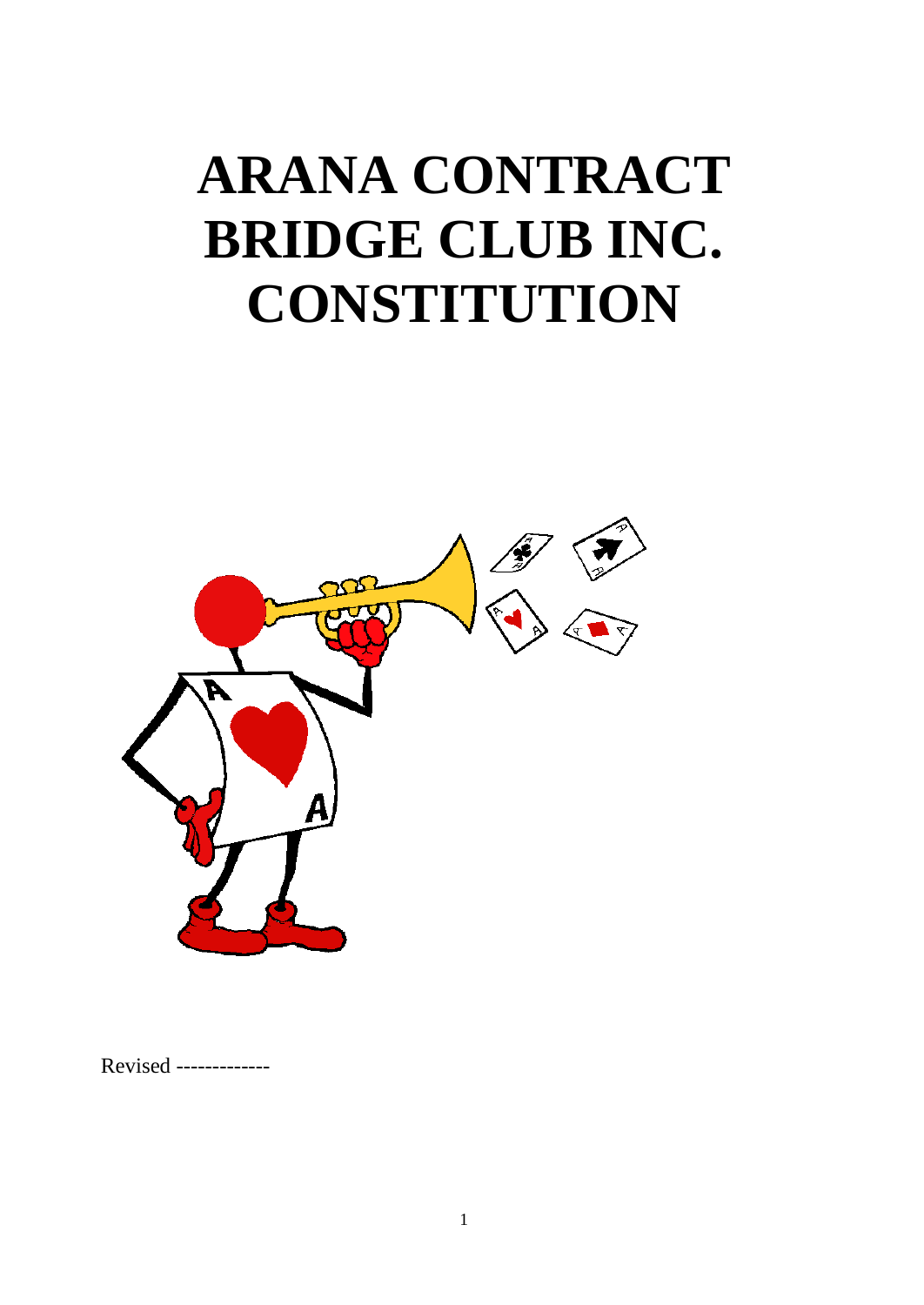# **Table of Contents**

| 1  |  |
|----|--|
| 2  |  |
| 3  |  |
| 4  |  |
| 5  |  |
| 6  |  |
| 7  |  |
| 8  |  |
| 9  |  |
| 10 |  |
| 11 |  |
| 12 |  |
| 13 |  |
| 14 |  |
| 15 |  |
| 16 |  |
| 17 |  |
| 18 |  |
| 19 |  |
| 20 |  |
| 21 |  |
| 22 |  |
| 23 |  |
| 24 |  |
| 25 |  |
| 26 |  |
| 27 |  |
| 28 |  |
| 29 |  |
| 30 |  |
| 31 |  |
| 32 |  |
| 33 |  |
| 34 |  |
| 35 |  |
| 36 |  |
| 37 |  |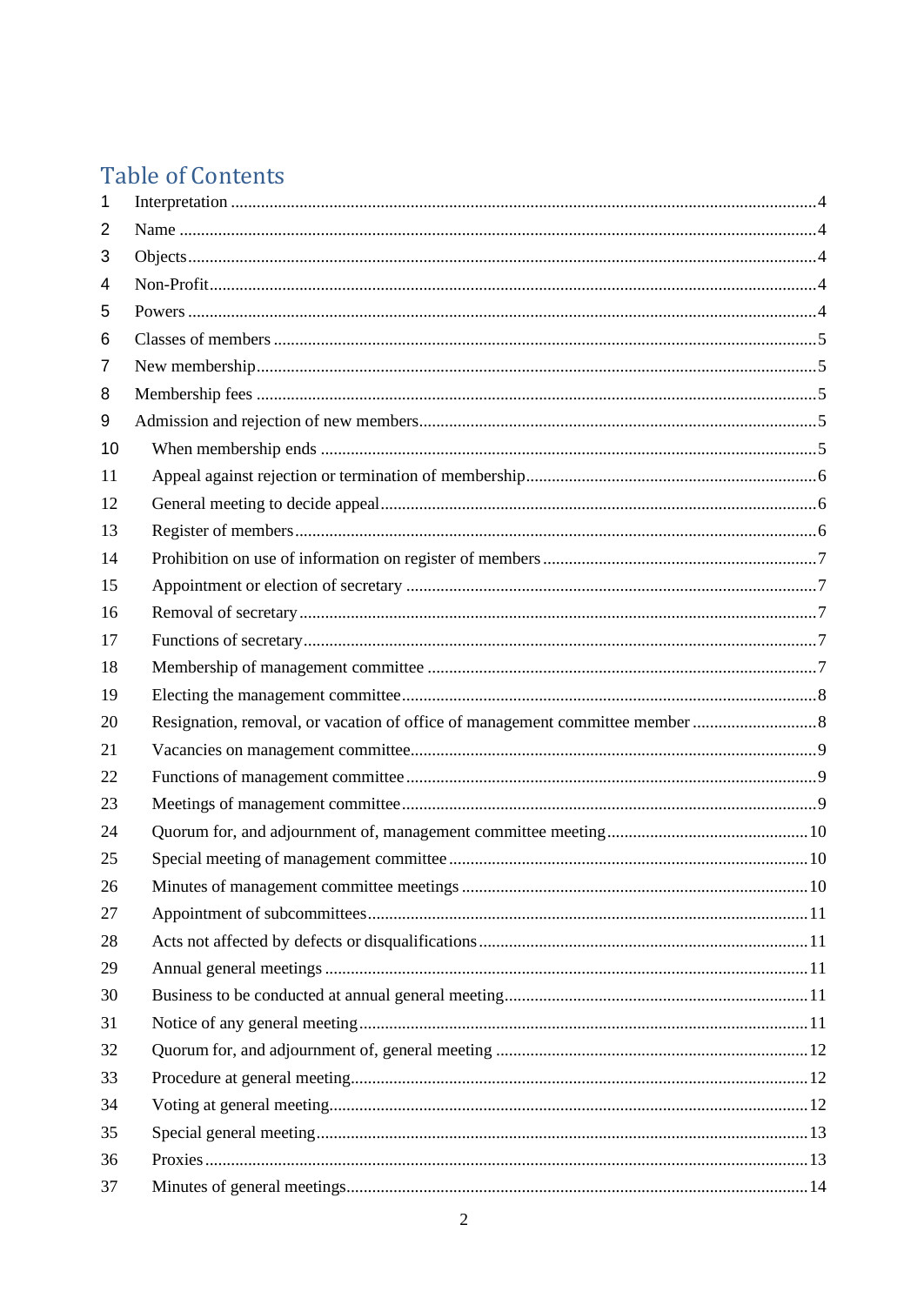| 39 |  |
|----|--|
| 40 |  |
|    |  |
| 42 |  |
| 43 |  |
| 44 |  |
| 45 |  |
|    |  |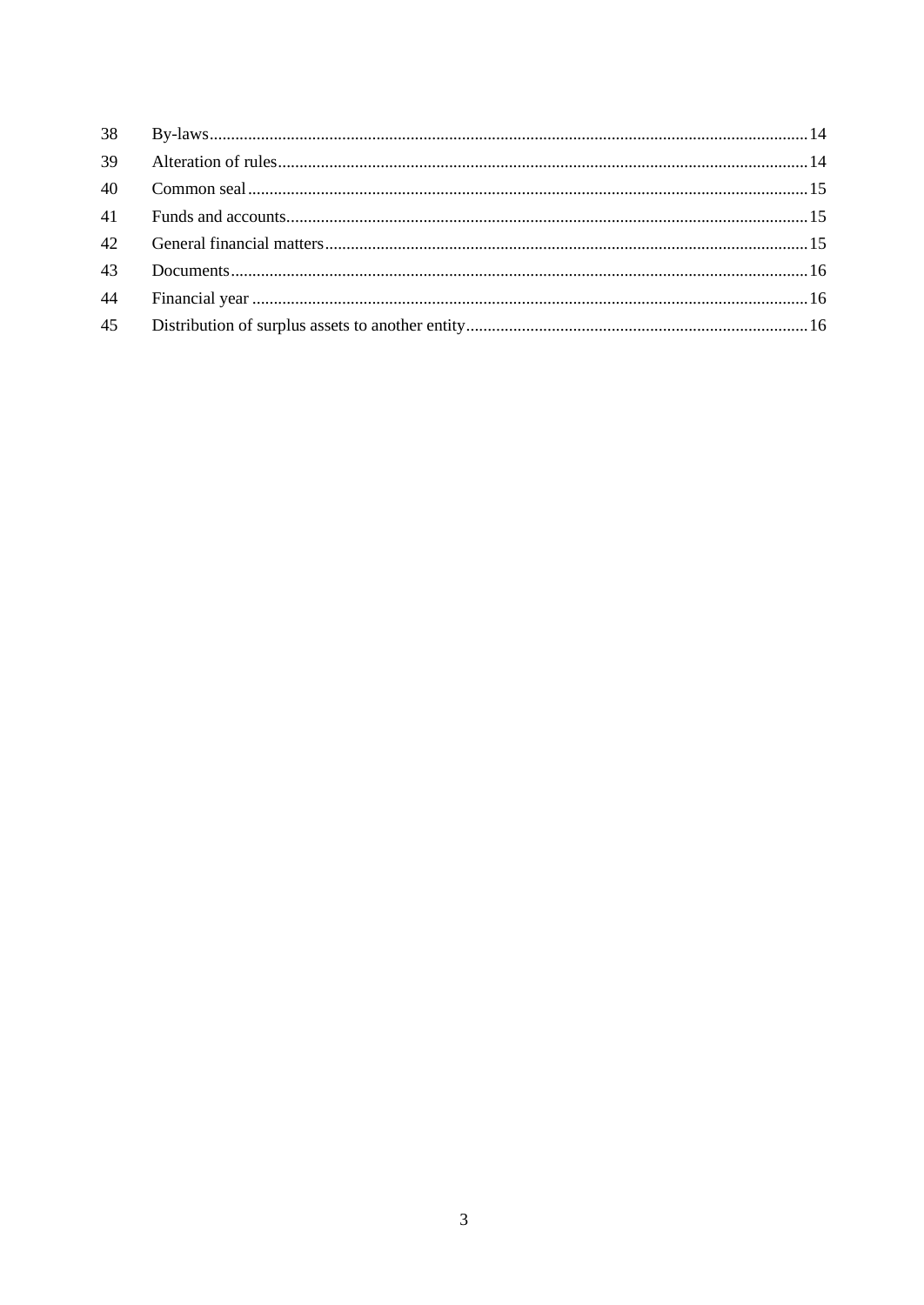# **ARANA CONTRACT BRIDGE CLUB CONSTITUTION AND RULES**

#### <span id="page-3-0"></span>**1 Interpretation**

(1) In these rules—

*Act* means the *Associations Incorporation Act 1981.*

*present*—

- (a) at a management committee meeting, as defined later; or
- (b) at a general meeting.

(2) A word or expression that is not defined in these rules, but is defined in the Act, has if the context permits, the meaning given by the Act.

# <span id="page-3-1"></span>**2 Name**

The name of the incorporated association is **Arana Contract Bridge Club Inc** (*the Club*).

# <span id="page-3-2"></span>**3 Objects**

The objects of the Club are—

(1) The encouragement, promotion, and advancement of contract bridge at all levels.

(2) To provide opportunities for learning bridge.

(3) To affiliate and cooperate with other organizations or associations whose aims, and objects are alike and similar.

(4) To provide opportunities for playing duplicate bridge and other competition events as set out by the Club.

(5) The interpretation and administration of the Laws of Duplicate Bridge and any amendment thereof or any like laws adopted in substitution, therefore.

(6) To provide premises, facilities, and resources for the attainment of any of the objects of the Club.

(7) Generally, in furtherance of these objects, such other objects not specifically recited above as shall be determined from time to time by the management committee.

# <span id="page-3-3"></span>**4 Non-Profit**

The assets and income of the Club shall be applied solely in furtherance of its abovementioned objects and no portion shall be distributed directly or indirectly to the members of the Club except as bona fide compensation for services rendered or expenses incurred on behalf of the Club.

# <span id="page-3-4"></span>**5 Powers**

(1) The Club has the powers of an individual.

- (2) The Club may, for example—
	- (a) enter into contracts;
	- (b) acquire, hold, deal with and dispose of property;
	- (c) make charges for services and facilities it supplies; and

(d) do other things necessary or convenient to be done in carrying out its affairs.

(3) The Club may also issue secured and unsecured notes, debentures, and debenture stock for the Club.

(4) The Club is to be affiliated with Queensland Bridge Association and the Australian Bridge Federation.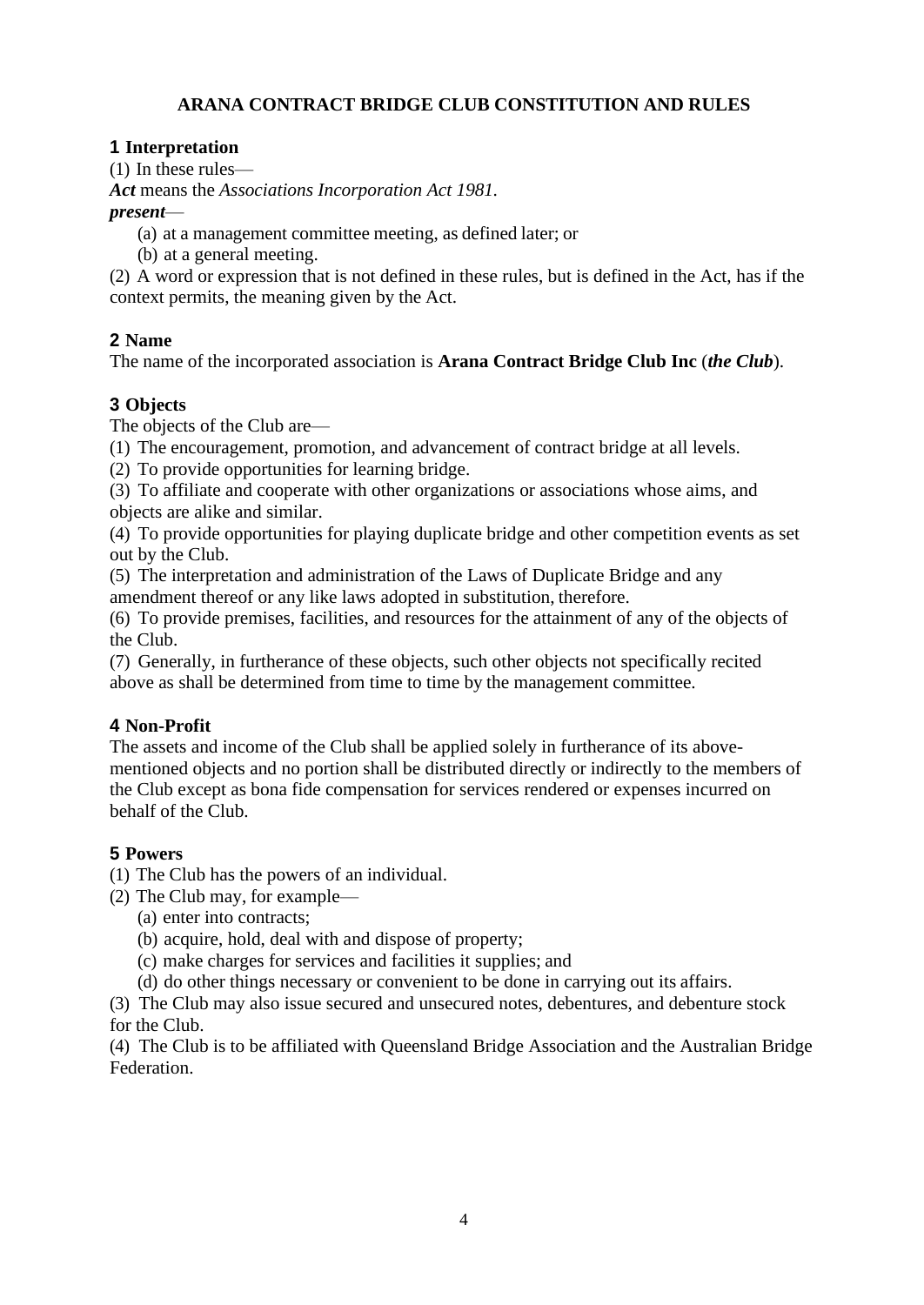#### <span id="page-4-0"></span>**6 Classes of members**

- 1) The membership of the Club shall consist of the following:
	- (a) Ordinary Members.
	- (b) Student Members.
	- (c) Honorary Life Members.

2)

- (a) Ordinary Members, namely persons who have been proposed as members, accepted by the management committee, and become financial.
- (b) Bona Fide students under the age of 25 may, on application, be granted Student Membership – the fee to be half annual rates.
- (c) Honorary Life Membership may be granted to members for meritorious service to the Club upon the recommendation of the Committee confirmed at the Annual General Meeting of the Association. An Honorary Life Member shall not be obliged to pay any subscription but shall otherwise be subject to the same obligations and entitled to the same privileges as other members.
- 3) The number of members of each class of membership may be limited by the management committee.

#### <span id="page-4-1"></span>**7 New membership**

(1) An applicant for membership of the Club must be proposed by one member of the Club (the *proposer*) and seconded by another member (the *seconder*).

(2) An application for membership must be—

- (a) in writing;
- (b) signed by the applicant and the applicant's proposer and seconder; and
- (c) in the form decided by the management committee.

#### <span id="page-4-2"></span>**8 Membership fees**

(1) The membership fee for each ordinary membership and for any other class of membership (if any)—

- (a) is the amount decided by the management committee from time to time; and
- (b) is payable when, and in the way, the management committee decides

#### <span id="page-4-3"></span>**9 Admission and rejection of new members**

(1) The management committee must consider an application for membership at the next committee meeting held after it receives—

- (a) the application for membership; and
- (b) the appropriate membership fee for the application.

(2) The management committee must decide at the meeting whether to accept or reject the application.

(3) If a majority of the members of the management committee present at the meeting vote to accept the applicant as a member, the applicant must be accepted.

#### <span id="page-4-4"></span>**10 When membership ends**

(1) A member may resign from the Club by giving a written notice of resignation to the secretary or president

- (2) The resignation takes effect at—
	- (a) the time the notice is received; or
	- (b) if a later time is stated in the notice—the later time.
- (3) The management committee may terminate a member's membership if the member— (a) is convicted of an indictable offence; or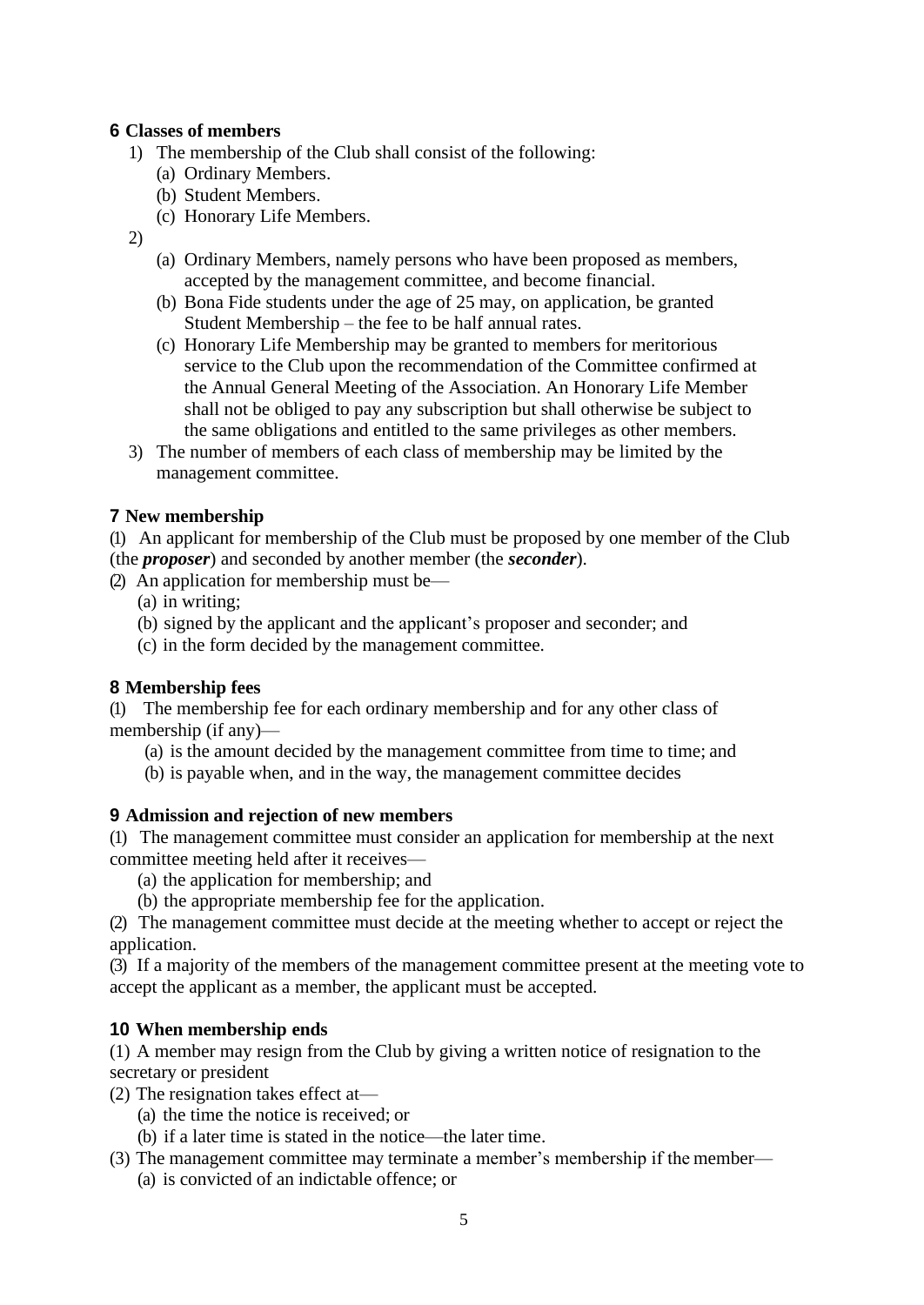- (b) does not comply with any of the provisions of these rules; or
- (c) has membership fees in arrears for at least two months; or
- (d) conducts themselves in a way considered to be injurious or prejudicial to the character or interests of the Club.

(4) Before the management committee terminates a membership, the committee must give the member a full and fair opportunity to show why the membership should not be terminated.

(5) If, after considering all representations made by the member, the management committee decides to terminate the membership, the secretary of the committee must give the member a written notice of the decision.

### <span id="page-5-0"></span>**11 Appeal against rejection or termination of membership**

(1) A person whose application for membership has been rejected, or whose membership has been terminated, may give the secretary written notice of intention to appeal against the decision.

(2) A notice of intention to appeal must be given to the secretary within one month after the person receives written notice of the decision, or within one month and one week after such notice has been sent to the person (whichever is the longer).

(3) If the secretary receives a notice of intention to appeal, the secretary must, within one month after receiving the notice, call a general meeting to decide the appeal.

(4) Where a member has appealed against a decision by management committee to terminate his or her membership, all membership rights and playing rights shall be, and remain, suspended until the matter is resolved.

#### <span id="page-5-1"></span>**12 General meeting to decide appeal**

(1) The general meeting to decide an appeal must be held within three months after the secretary receives the notice of intention to appeal.

(2) At the meeting, the applicant must be given a full and fair opportunity to show why the application should not be rejected or the membership should not be terminated.

(3) Also, the management committee and the members of the committee who rejected the application or terminated the membership must be given a full and fair opportunity to show why the application should be rejected or the membership should be terminated.

(4) An appeal must be decided by a majority vote of the members present and eligible to vote at the meeting.

(5) If a person whose application for membership has been rejected does not appeal against the decision within the period referred to in Rule 11 (2) above, or the person appeals but the appeal is unsuccessful, the secretary must, as soon as practicable, refund the membership fee paid by the person.

#### <span id="page-5-2"></span>**13 Register of members**

(1) The management committee must keep a register of members of the Club.

(2) The register must be open for inspection by members of the Club at all reasonable times.

(3) A member must contact the secretary to arrange an inspection of the register.

(4) However, the management committee may, on the application of a member of the Club, withhold information about the member (other than the member's full name) from the register available for inspection if the management committee has reasonable grounds for believing the disclosure of the information would put the member at risk of harm.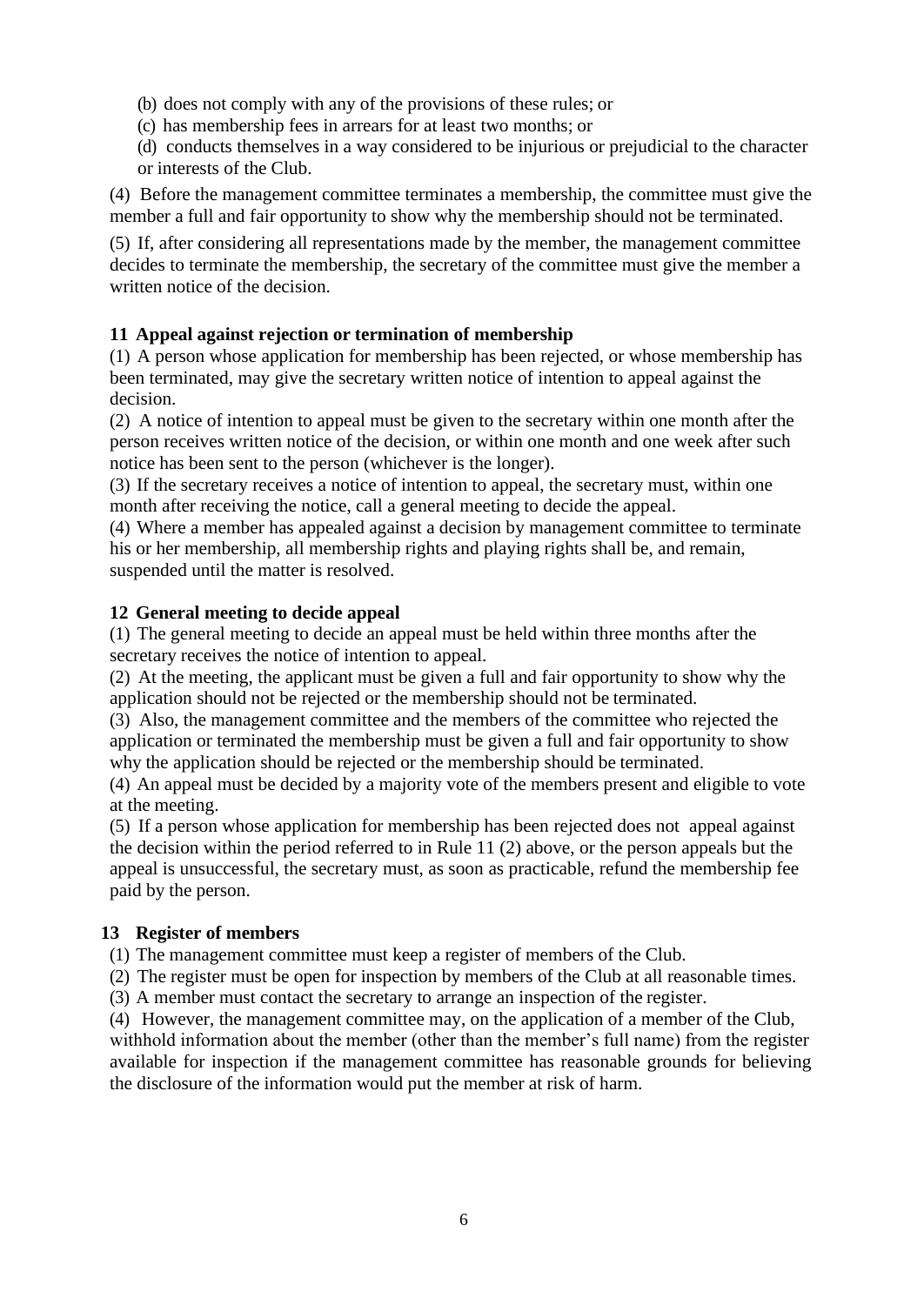#### <span id="page-6-0"></span>**14 Prohibition on use of information on register of members**

(1) A member of the Club must not—

(a) use information obtained from the register of members of the Club to contact, or send material to, another member of the Club for the purpose of advertising for political, religious, charitable or commercial purposes; or

(b) disclose information obtained from the register to someone else, knowing that the information is likely to be used to contact, or send material to, another member of the Club for the purpose of advertising for political, religious, charitable, or commercial purposes.

(2) Subrule (1) does not apply if the use or disclosure of the information is approved by the Club.

#### <span id="page-6-1"></span>**15 Appointment or election of secretary**

- (1) The secretary must be at least 18 years of age and residing in Queensland and
	- (a) a member of the Club elected by the Club as secretary; or
	- (b) any of the following persons appointed by the management committee assecretary— (i) a member of the Club's management committee;
		- (ii) another member of the Club;

(2) If a vacancy happens in the office of secretary, the members of the management committee must ensure a secretary is appointed or elected for the Club within one month after the vacancy happens.

(3) If the management committee appoints a person as secretary to fill a casual vacancy on the management committee, the person becomes a member of the management committee.

(4) In this rule— *casual vacancy*, on a management committee, means a vacancy that happens when an elected member leaves the management committee.

#### <span id="page-6-2"></span>**16 Removal of secretary**

(1) The management committee of the Club may at any time remove a person appointed by the committee as the secretary.

(2) If the management committee removes a secretary who is a person mentioned in rule  $15(1)(b)(i)$ , the person remains a member of the management committee.

(3) If the management committee removes a secretary who is a person mentioned in rule  $15(1)(b)(ii)$  and who has been appointed to a casual vacancy on the management committee under rule 15(3), the person remains a member of the management committee.

#### <span id="page-6-3"></span>**17 Functions of secretary**

The secretary's functions include, but are not limited to—

(a) calling meetings of the Club, including preparing notices of a meeting and of the business to be conducted at the meeting in consultation with the president;

- (b) keeping minutes of each meeting;
- (c) keeping copies of all correspondence and other documents relating to the Club; and
- (d) maintaining the register of members of the Club .

#### <span id="page-6-4"></span>**18 Membership of management committee**

(1) The management committee of the Club consists of a president, vice president, treasurer, secretary, and three other members of the Club, all of whom shall be financial members of the club, elected or appointed at any general meeting.

(2) A member shall be ineligible for election or appointment to the management committee if their spouse, life partner, sibling, child, or parent has already been elected or appointed to the management committee.

(3) At the annual general meeting of the Club, all members of the management committee for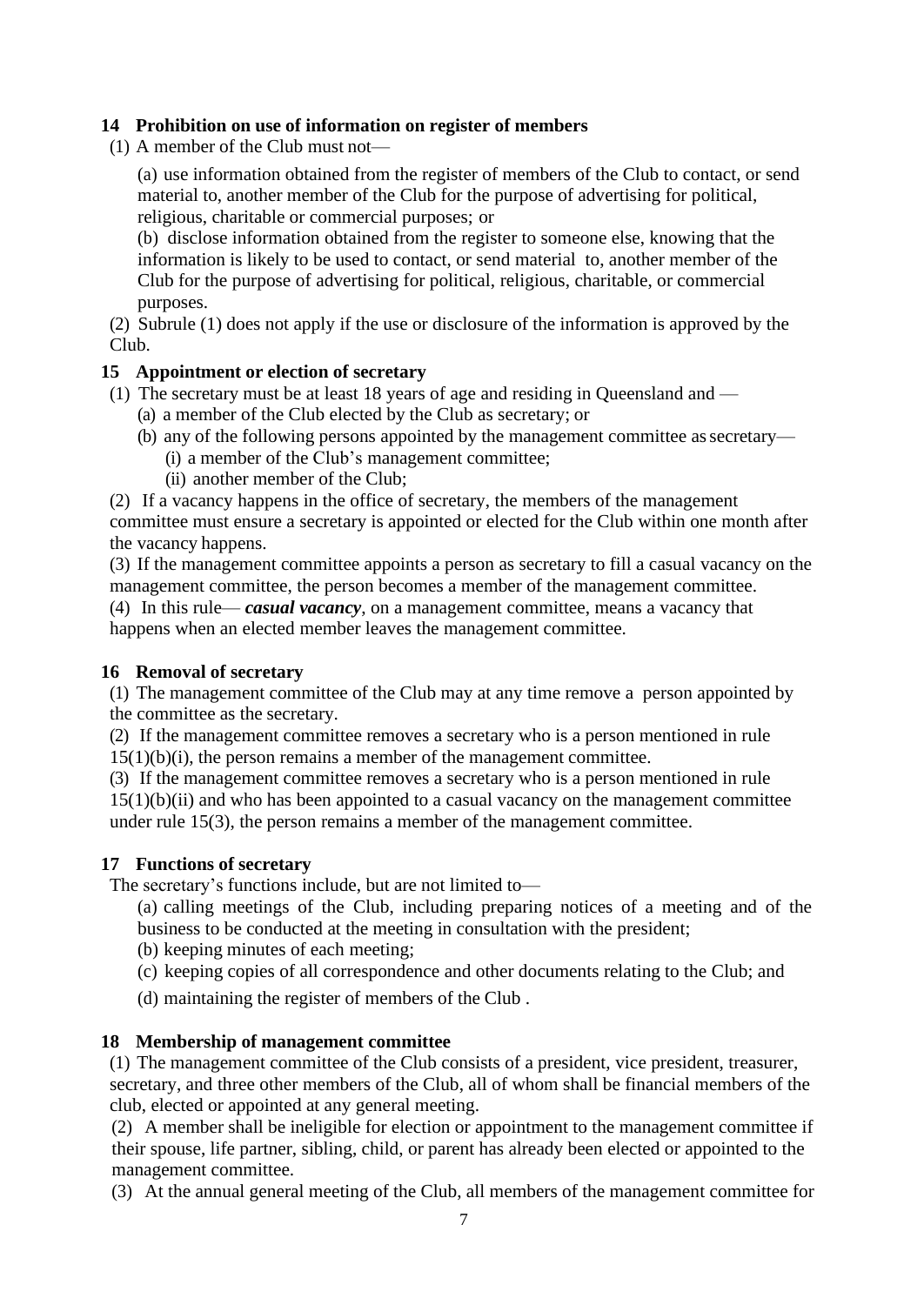the time being shall retire from office but shall be eligible upon nomination for re-election.

#### <span id="page-7-0"></span>**19 Electing the management committee**

- (1) The election of officers and other members of the management committee shall take place in the following manner:
	- (a) any two members of the Club shall be at liberty to nominate any other member (*candidate*)to serve as an officer or other member of the management committee.
	- (b) any candidate must be eligible under rule 18 (2) to serve on the management committee.
	- (c) the nomination shall be in writing and signed by the candidate, proposer and seconder and shall be lodged with the secretary at least 14 days before the annual general meeting at which the election is to take place.
	- (d) a list of the candidates' names in alphabetic order with the proposers' and seconders' names shall be available for perusal by members at the place appointed for the annual general meeting immediately prior to the time set down for the commencement of the annual general meeting.
	- (e) if, at the commencement of the annual general meeting there is an insufficient number of candidates nominated, further nominations may be taken from the floor of the meeting.
	- (f) if, at the start of the meeting, there are insufficient candidates nominated, nominations may be taken from the floor of the meeting.
	- (g) the sense of all meetings shall, unless at least one-fifth of members present call for a ballot or division, be determined on the voices or upon a show of hands. Unless a ballot or division is so demanded, a declaration by the chairman that a resolution has on a show of hands been carried unanimously, carried by a particular majority, or lost, and an entry that effect in the book of proceedings of the meeting shall be evidence of the fact.
	- (h) The management committee must ensure that, before a candidate is elected as a member of the management committee, the candidate is advised—
	- (a) whether or not the Club has public liability insurance; and
	- (b) if the Club has public liability insurance—the amount of the insurance.

#### <span id="page-7-1"></span>**20 Resignation, removal, or vacation of office of management committee member**

(1) A member of the management committee may resign from the committee by giving written notice of resignation to the secretary or president.

- (2) The resignation takes effect at—
	- (a) the time the notice is received; or
	- (b) if a later time is stated in the notice—the later time.

(3) A member may be removed from office at a general meeting of the Club if a majority of the members present and eligible to vote at the meeting vote in favour of removing the member.

(4) Before a vote of members is taken about removing the member from office, the member must be given a full and fair opportunity to show cause why they should not be removed from office.

- (5) A member has no right of appeal against the member's removal from office under thisrule.
- (6) A member immediately vacates the office of member in the circumstances mentioned in section 64(2) of the Act.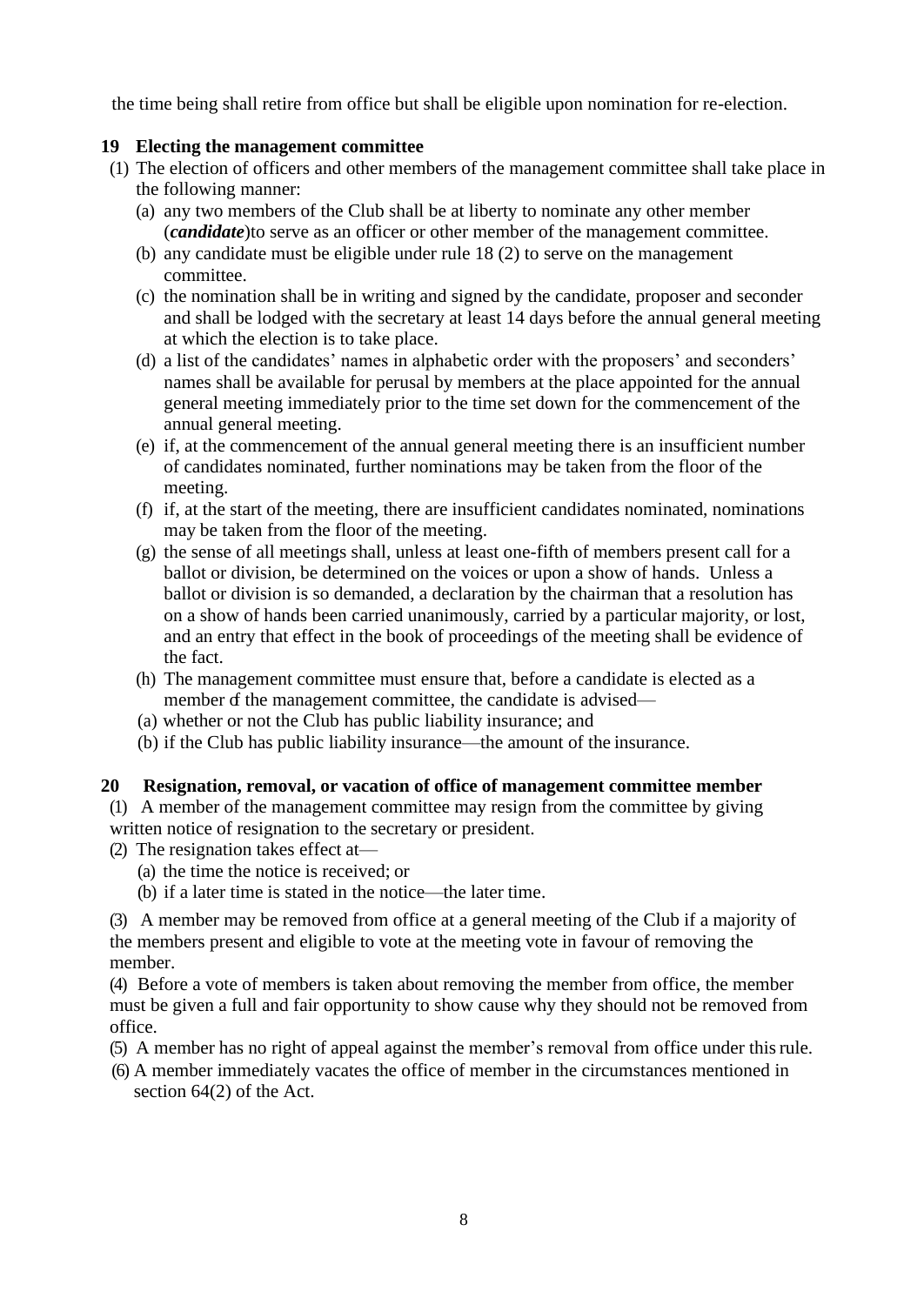## <span id="page-8-0"></span>**21 Vacancies on management committee**

(1) In the event that not all positions on the management committee are filled at the annual general meeting or in the event of casual vacancies occurring between annual general meetings, the management committee shall have the power at any time to appoint members of the Club to fill such vacancies until the next annual general meeting.

(2) The continuing members of the management committee may act despite a casual vacancy on the management committee.

(3) However, if the number of committee members is less than a quorum, the continuing members may act only to—

(a) increase the number of management committee members to the number required for a quorum; or

(b) call a general meeting of the Club .

#### <span id="page-8-1"></span>**22 Functions of management committee**

(1) Subject to these rules or a resolution of the members of the Club carried at a general meeting, the management committee has the general control and management of the administration of the affairs, property, and funds of the Club.

(2) The management committee has authority to interpret the meaning of these rules and any matter relating to the Club on which these rules are made under the Act. *Note*—

The Act prevails if the Club's rules are inconsistent with the Act

- (3) The management committee may exercise the powers of the Club
	- (a) to borrow, raise or secure the payment of amounts in a way the members decide;

(b) to secure the amounts mentioned in paragraph (a) or the payment or performance of any debt, liability, contract, guarantee or other engagement incurred or to be entered into in any way, including by the issue of debentures (perpetual or otherwise) charged upon thewhole or part of the Club's property, both present and future;

- (c) to purchase, redeem or pay off any securities issued;
- (d) to borrow amounts from members and pay interest on the amounts borrowed;
- (e) to mortgage or charge the whole or part of its property;

(f) to issue debentures and other securities, whether outright or as security for any debt, liability or obligation of the Club;

- (g) to provide and pay off any securities issued; and
- (h) to invest in a way the members of the Club may from time to time decide.

(4) For subrule (3)(d), the rate of interest must not be more than the current rate being charged for overdrawn accounts on money lent (regardless of the term of the loan) by the financial institution for the Club.

#### <span id="page-8-2"></span>**23 Meetings of management committee**

(1) Subject to this rule, the management committee may meet and conduct its proceedings as it considers appropriate.

(2) The management committee must meet at least once every two months to exercise its functions.

(3) The management committee must decide how a meeting is to be called.

(4) Notice of a meeting is to be given in the way decided by the management committee.

(5) The management committee may hold meetings, or permit a committee member to take part in its meetings, by using any technology that reasonably allows the member to hear and take part in discussions as they happen.

(6) A committee member who participates in the meeting as mentioned above is taken to be present at the meeting.

(7) A question arising at a committee meeting is to be decided by a majority vote of members of the committee present at the meeting and, if the votes are equal, the question will be decided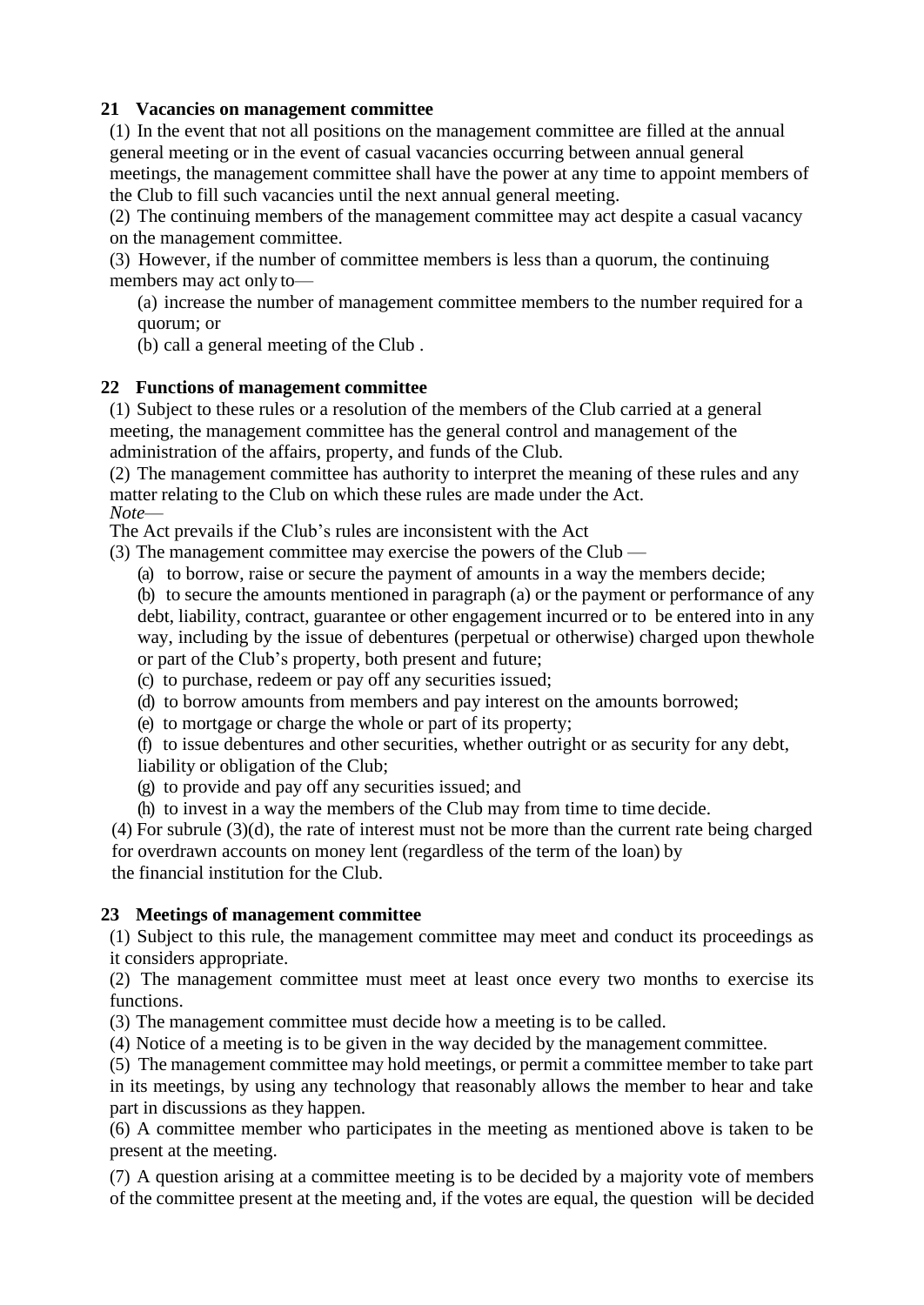in the negative.

(8) A member of the management committee must not vote on a question about a contract or proposed contract with the Club if the member has an interest in the contract or proposed contract.

(9) The president is to preside as chairperson at a management committee meeting.

(10) If there is no president or if the president is not present within 10 minutes after the time fixed for a management committee meeting, the members may choose one of their number to preside as chairperson at the meeting.

(11) A resolution agreed in writing or electronically by 50% of members of the management committee is as valid and effectual as if it had been passed at a committee meeting that was properly called and held.

#### <span id="page-9-0"></span>**24 Quorum for, and adjournment of, management committee meeting**

(1) At a management committee meeting, more than 50% of the members elected to the committee as at the close of the last general meeting of the members form a quorum.

(2) If there is no quorum within 30 minutes after the time fixed for a management committee meeting called on the request of members of the committee, the meeting lapses.

(3) If there is no quorum within 30 minutes after the time fixed for a management committee meeting called other than on the request of the members of the committee—

(a) the meeting is to be adjourned for at least one day; and

(b) the members of the management committee who are present are to decide the day, time and place of the adjourned meeting.

(4) If, at an adjourned meeting there is no quorum within 30 minutes after the time fixed for the meeting, the meeting lapses.

#### <span id="page-9-1"></span>**25 Special meeting of management committee**

(1) If the secretary receives a written request signed by at least 50% of the members of the management committee, the secretary must call a special meeting of the committee by giving each member of the committee notice of the meeting within 14 days after the secretary receives the request.

(2) If the secretary is unable or unwilling to call the special meeting, the president must call the meeting.

(3) A request for a special meeting must state—

(a) why the special meeting is called; and

(b) the business to be conducted at the meeting.

(4) A notice of a special meeting must state—

- (a) the day, time and place of the meeting; and
- (b) the business to be conducted at the meeting.

(5) A special meeting of the management committee must be held within 14 days after notice of the meeting is given to the members of the management committee.

#### <span id="page-9-2"></span>**26 Minutes of management committee meetings**

(1) The secretary must ensure full and accurate minutes of all questions, matters, resolutions and other proceedings of each management committee meeting are recorded.

(2) A hard signed copy of the minutes shall be kept by the secretary.

(3) To ensure the accuracy of the minutes, the minutes of each management committee meeting must be signed by the chairperson of the meeting, or the chairperson of the next management committee meeting, verifying their accuracy.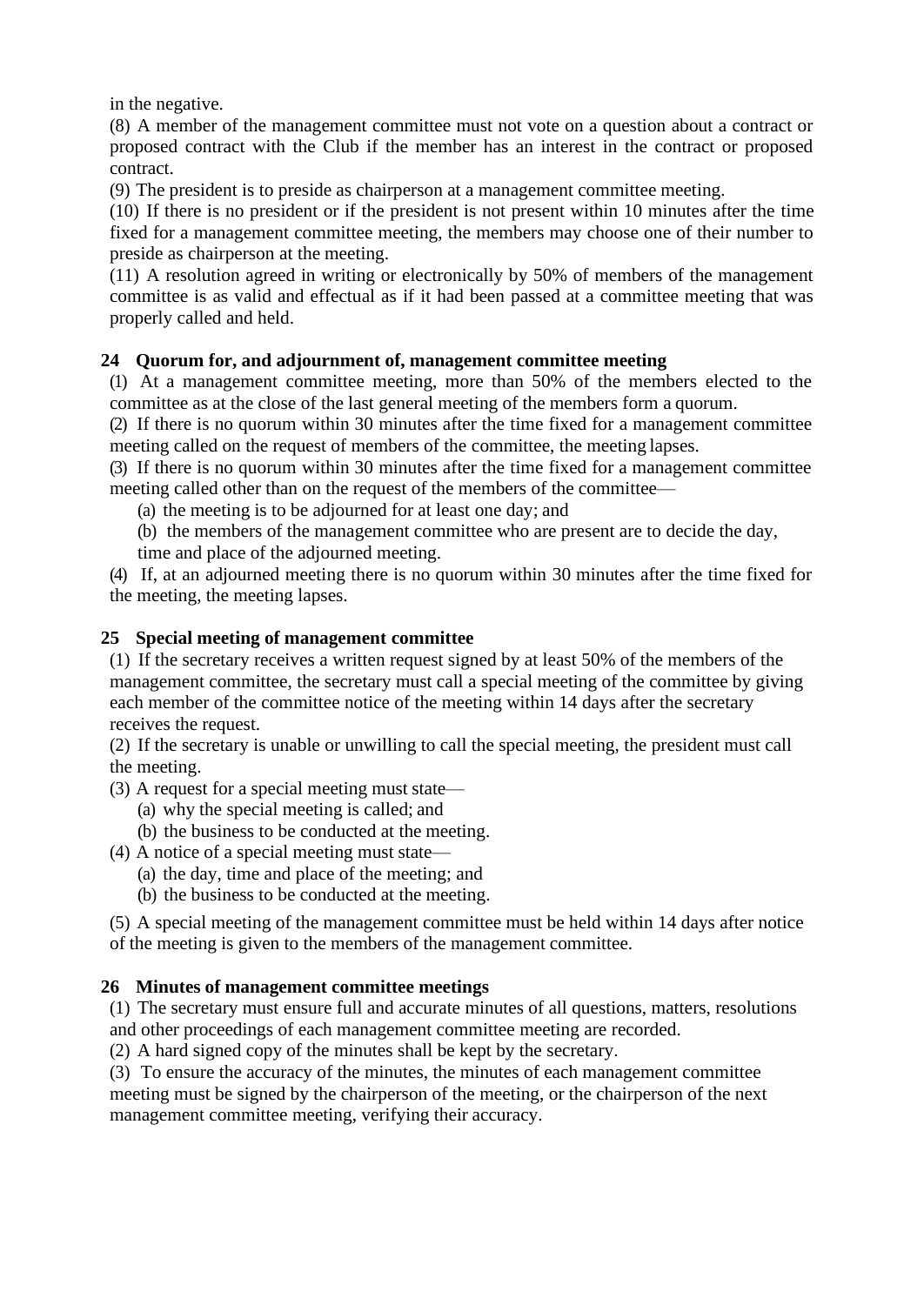#### <span id="page-10-0"></span>**27 Appointment of subcommittees**

(1) The management committee may appoint a subcommittee of members considered appropriate by the management committee to help with the conduct of the Club.

(2) A member of a subcommittee who is not a member of the management committee is not entitled to vote at a management committee meeting.

(3) A subcommittee may elect a chairperson of its meetings.

(4) If a chairperson is not elected, or if the chairperson is not present within 10 minutes after the time fixed for a meeting, the members present may choose one of their number to be chairperson of the meeting.

(5) A subcommittee may meet and adjourn as it considers appropriate.

(6) A question arising at a subcommittee meeting is to be decided by a majority vote of the members present at the meeting and, if the votes are equal, the question is decided in the negative and be referred back to the management committee.

# <span id="page-10-1"></span>**28 Acts not affected by defects or disqualifications**

(1) An act performed by the management committee, a subcommittee or a person acting as a member of the management committee is taken to have been validly performed. (2) Subrule (1) applies even if the act was performed when—

(a) there was a defect in the appointment of a member of the management committee, subcommittee or person acting as a member of the management committee; or

(b) a management committee member, subcommittee member or person acting as a member of the management committee was disqualified from being a member.

# <span id="page-10-2"></span>**29 Annual general meetings**

Each annual general meeting must be held—

- (e) at least once each year; and
- (f) within two months after the end date of the Club's reportable financial year.

#### <span id="page-10-3"></span>**30 Business to be conducted at annual general meeting**

- (1) The following business must be conducted at each annual general meeting of the Club— (a) receiving the Club's financial statement, and audit report, for the last reportable financial year;
	- (b) presenting the financial statement and audit report to the meeting for adoption;
	- (c) electing members of the management committee;
	- (d) appointing an auditor for the present financial year.

# <span id="page-10-4"></span>**31 Notice of any general meeting**

- (1) The secretary may call a general meeting.
- (2) The secretary must give at least 14 days' notice of the meeting to each member.

(3) If the secretary is unable or unwilling to call the meeting, the president must call the meeting.

- (4) The management committee may decide the way in which the notice must be given.
- (5) However, notice of the following meetings must be given in writing—

(a) a meeting called to hear and decide the appeal of a person against the management committee's decision—

- (i) to reject the person's application for membership of the Club; or
- (ii) to terminate the person's membership of the Club;
- (b) a meeting called to hear and decide a proposed special resolution of the Club.
- (6) A notice of a general meeting must state the business to be conducted at the meeting.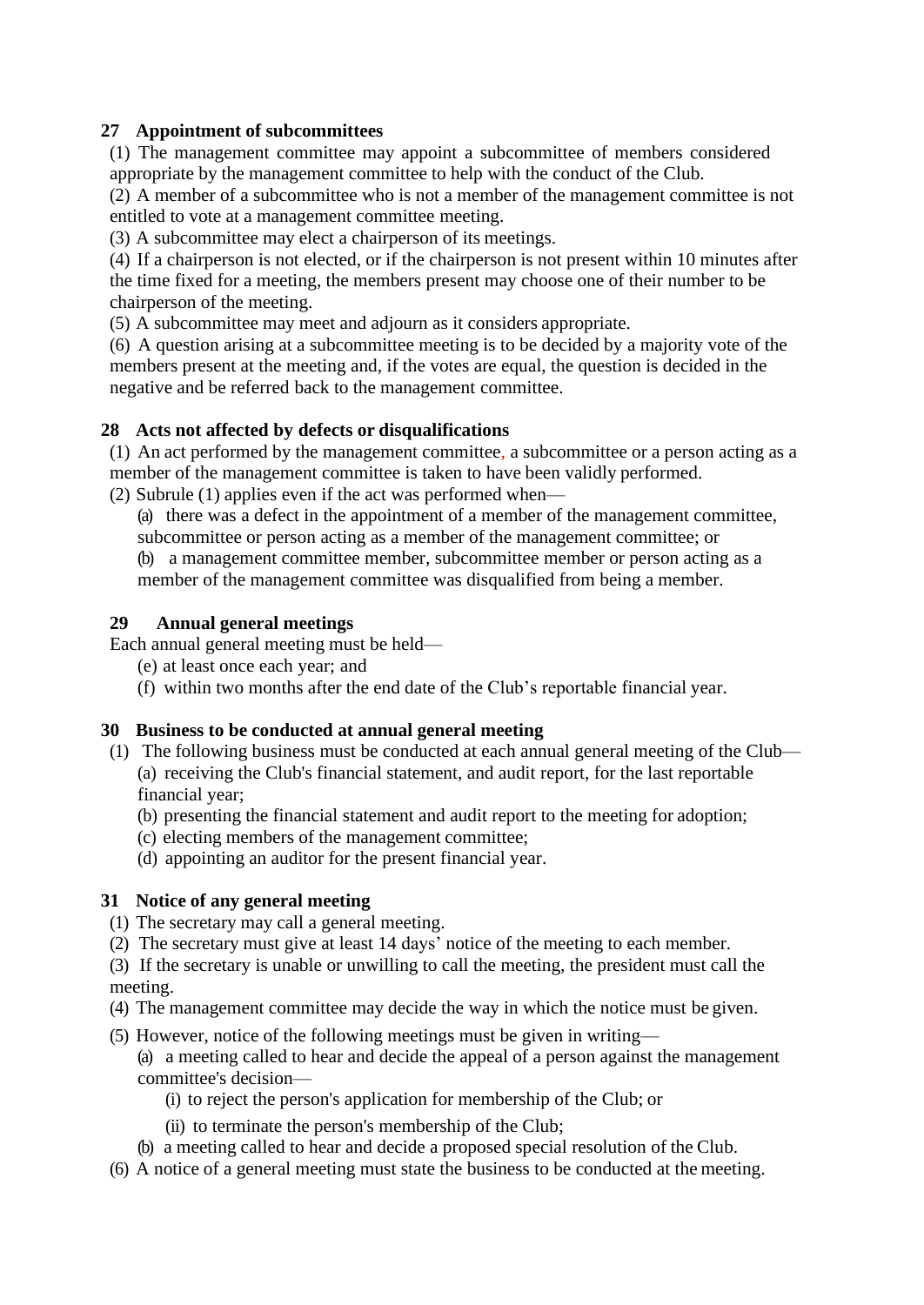#### <span id="page-11-0"></span>**32 Quorum for, and adjournment of, general meeting**

(1) The quorum for a general meeting is at least the number of members elected or appointed to the management committee at the close of the Club's last annual general meeting plus one.

(2) No business may be conducted at a general meeting unless there is a quorum present when the meeting proceeds to business.

(3) If there is no quorum within 30 minutes after the time fixed for a general meeting called on the request of members of the management committee or the Club, the meeting lapses.

(4) If there is no quorum within 30 minutes after the time fixed for a general meeting called other than on the request of members of the management committee or the Club—

(a) the meeting is to be adjourned for at least seven days; and

(b) the management committee is to decide the day, time and place of the adjourned meeting.

(5) The chairperson may, with the consent of any meeting at which there is a quorum, and must if directed by the meeting, adjourn the meeting from time to time and from place to place.

(6) If a meeting is adjourned only the business left unfinished at the meeting from which the adjournment took place may be conducted at the adjourned meeting.

(7) The secretary is not required to give the members notice of an adjournment or of the business to be conducted at an adjourned meeting unless a meeting is adjourned for at least 30 days.

(8) If a meeting is adjourned for at least 30 days, notice of the adjourned meeting must be given in the same way notice is given for an original meeting.

#### <span id="page-11-1"></span>**33 Procedure at general meeting**

(1) A member may take part and vote in a general meeting in person, by proxy or by using any technology that reasonably allows the member to hear and take part in discussions as they happen.

(2) A member who participates in a meeting as mentioned in subrule (1) is taken to be present at the meeting.

(3) At each general meeting—

(a) the president is to preside as chairperson;

(b) if there is no president or if the president is not present within 15 minutes after the time fixed for the meeting or is unwilling to act, the members present must elect one of their number to be chairperson of the meeting; and

(c) the chairperson must conduct the meeting in a proper and orderly way.

#### <span id="page-11-2"></span>**34 Voting at general meeting**

(1) At a general meeting, each question, matter or resolution, other than a special resolution, must be decided by a majority of votes of the members present.

(2) Each member present and eligible to vote is entitled to one vote only and, if the votes are equal, the chairperson has a casting vote as well as a primary vote.

(3) A member is not entitled to vote at a general meeting if the member's annual subscription is in arrears at the date of the meeting.

(4) The method of voting is to be decided by the management committee.

(5) However, if at least 20% of the members present demand a secret ballot, voting must be by secret ballot.

(6) If a secret ballot is held, the chairperson must appoint two members to conduct the secret ballot in the way the chairperson decides.

(7) The result of a secret ballot as declared by the chairperson is taken to be a resolution of the meeting at which the ballot was held.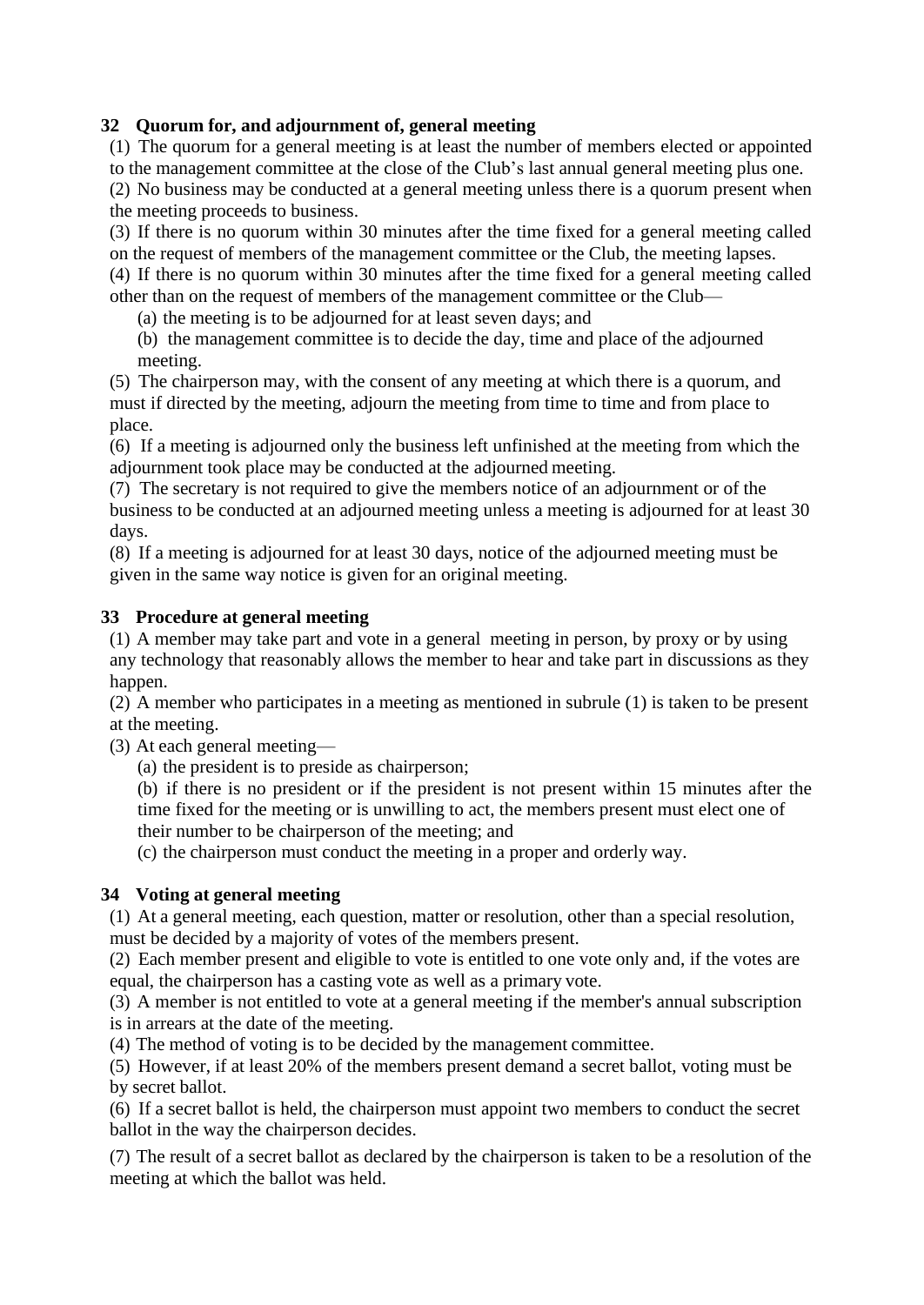# <span id="page-12-0"></span>**35 Special general meeting**

(1) The secretary must call a special general meeting by giving each member notice of the meeting within 14 days after—

- (a) being directed to call the meeting by the management committee; or
- (b) being given a written request signed by—

(i) at least 50% of the number of members of the management committee when the request is signed; or

(ii) at least the number of ordinary members equal to the number of members on the management committee when the request is signed plus one; or

- (c) being given a written notice of an intention to appeal against the decision of the management committee—
	- (i) to reject an application for membership; or
	- (ii) to terminate a person's membership.
- (2) A request mentioned in subrule  $(1)(b)$  must state—
	- (a) why the special general meeting is being called; and
	- (b) the business to be conducted at the meeting.
- (3) A special general meeting must be held within three months after the secretary—
	- (a) is directed to call the meeting by the management committee; or
	- (b) is given the written request mentioned in subrule  $(1)(b)$ ; or
	- (c) is given the written notice of an intention to appeal mentioned in subrule  $(1)(c)$ .

(4) If the secretary is unable or unwilling to call the special meeting, the president must call the meeting.

#### <span id="page-12-1"></span>**36 Proxies**

(1) An instrument appointing a proxy must be in writing and be in the following or similar form—

| Arana Contract Bridge Club Inc:                                         |        |        |    |  |  |  |  |
|-------------------------------------------------------------------------|--------|--------|----|--|--|--|--|
|                                                                         | of     |        |    |  |  |  |  |
| being a member of the Club, appoint                                     |        |        |    |  |  |  |  |
| οf                                                                      |        |        |    |  |  |  |  |
| as my proxy to vote for me on my behalf at the (annual) general meeting |        |        |    |  |  |  |  |
| of the Club, to be held on the                                          |        | day of | 20 |  |  |  |  |
| and at any adjournment of the meeting.                                  |        |        |    |  |  |  |  |
| Signed this                                                             | day of |        |    |  |  |  |  |
|                                                                         |        |        |    |  |  |  |  |

Signature

- (2) The instrument appointing a proxy must—
	- (a) if the appointor is an individual—be signed by the appointor or the appointor's attorney properly authorized in writing.
- (3) A proxy may be a member of the Club or another person.

(4) The instrument appointing a proxy is taken to confer authority to demand or join in demanding a secret ballot.

(5) Each instrument appointing a proxy must be given to the secretary before the start of the meeting or adjourned meeting at which the person named in the instrument proposes to vote. (6) Unless otherwise instructed by the appointor, the proxy may vote as the proxy considers appropriate.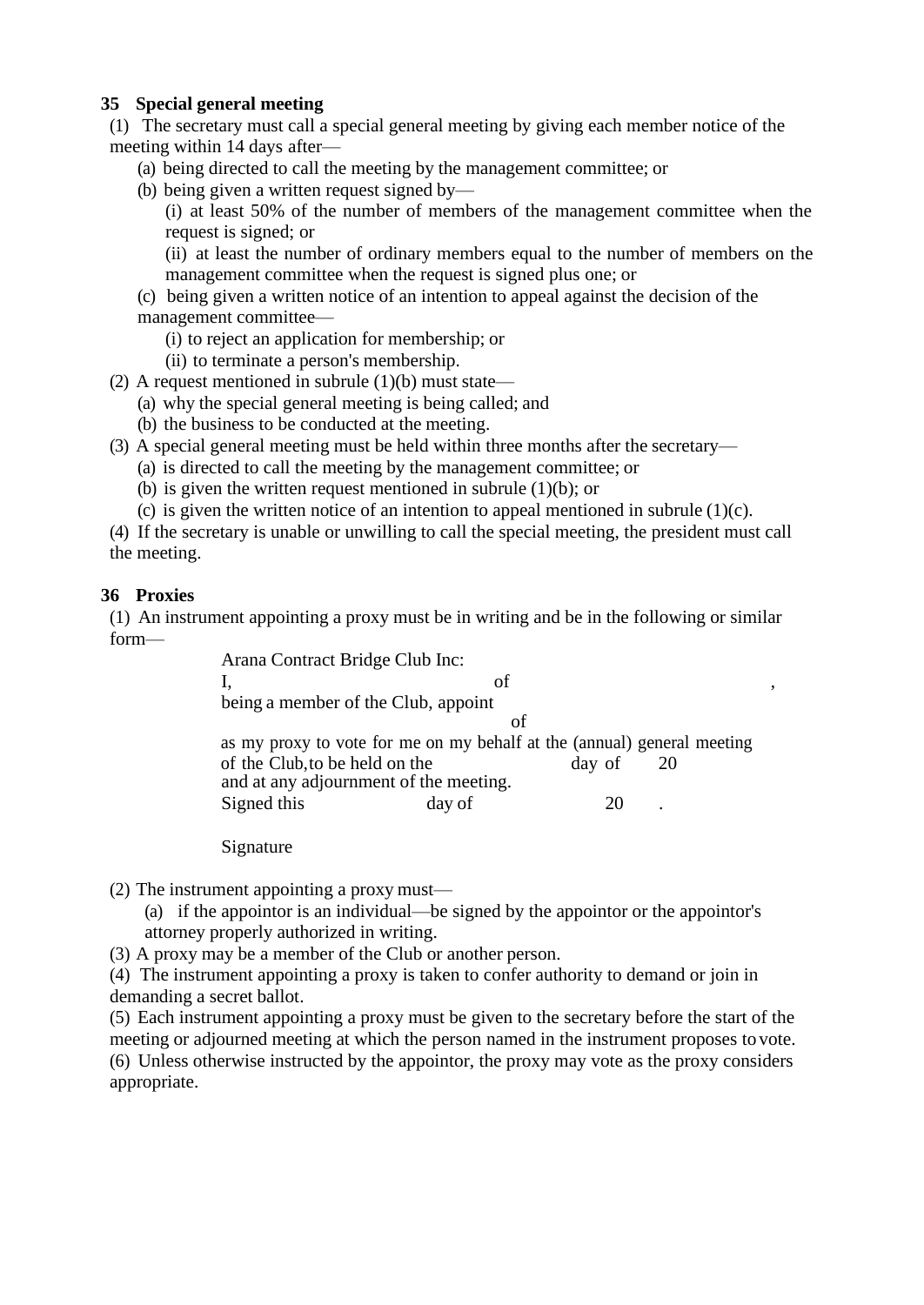(7) If a member wants a proxy to vote for or against a resolution, the instrument appointing the proxy must be in the following or similar form—

> Arana Contract Bridge Club Inc: I, of , being a member of the Club, appoint of as my proxy to vote for me on my behalf at the (annual) general meeting of the Club, to be held on the day of 20 and at any adjournment of the meeting. Signed this day of 20 .

Signature

This form is to be used \*in favour of/\*against [*strike out whichever is not wanted*] thefollowing resolutions— [*List relevant resolutions*]

#### <span id="page-13-0"></span>**37 Minutes of general meetings**

(1) The secretary must ensure full and accurate minutes of all questions, matters, resolutions and other proceedings of each general meeting are recorded and a hard copy kept.

(2) To ensure the accuracy of the minutes—

(a) the minutes of each general meeting must be signed by the chairperson of that meeting, verifying their accuracy; and

(b) the minutes of each annual general meeting must be signed by the chairperson of that meeting, verifying their accuracy.

(3) If asked by a member of the Club, the secretary must, within 28 days after the request is made—

(a) make the minutes for a particular general meeting available for inspection by the member at a mutually agreed time and place; and

(b) if requested, give the member a copy of the minutes of the meeting.

(4) The Club may require the member to pay the reasonable costs of providing a copy of the minutes.

#### <span id="page-13-1"></span>**38 By-laws**

(1) The management committee may make, amend or repeal by-laws, not inconsistent with these rules, for the internal management of the Club.

(2) A by-law may be set aside by a vote of members at a general meeting of the Club.

#### <span id="page-13-2"></span>**39 Alteration of rules**

(1) Subject to the Act, these rules may be amended, repealed or added to by a special resolution carried at a general meeting.

(2) However, an amendment, repeal or addition is valid only if it is registered by the chiefexecutive of the Office of Fair Trading

(3) Such amendment, rescission or addition must also be approved by any other organization or Club that the Arana Contract Bridge Club Inc is affiliated, if such approval is a requirement of affiliation.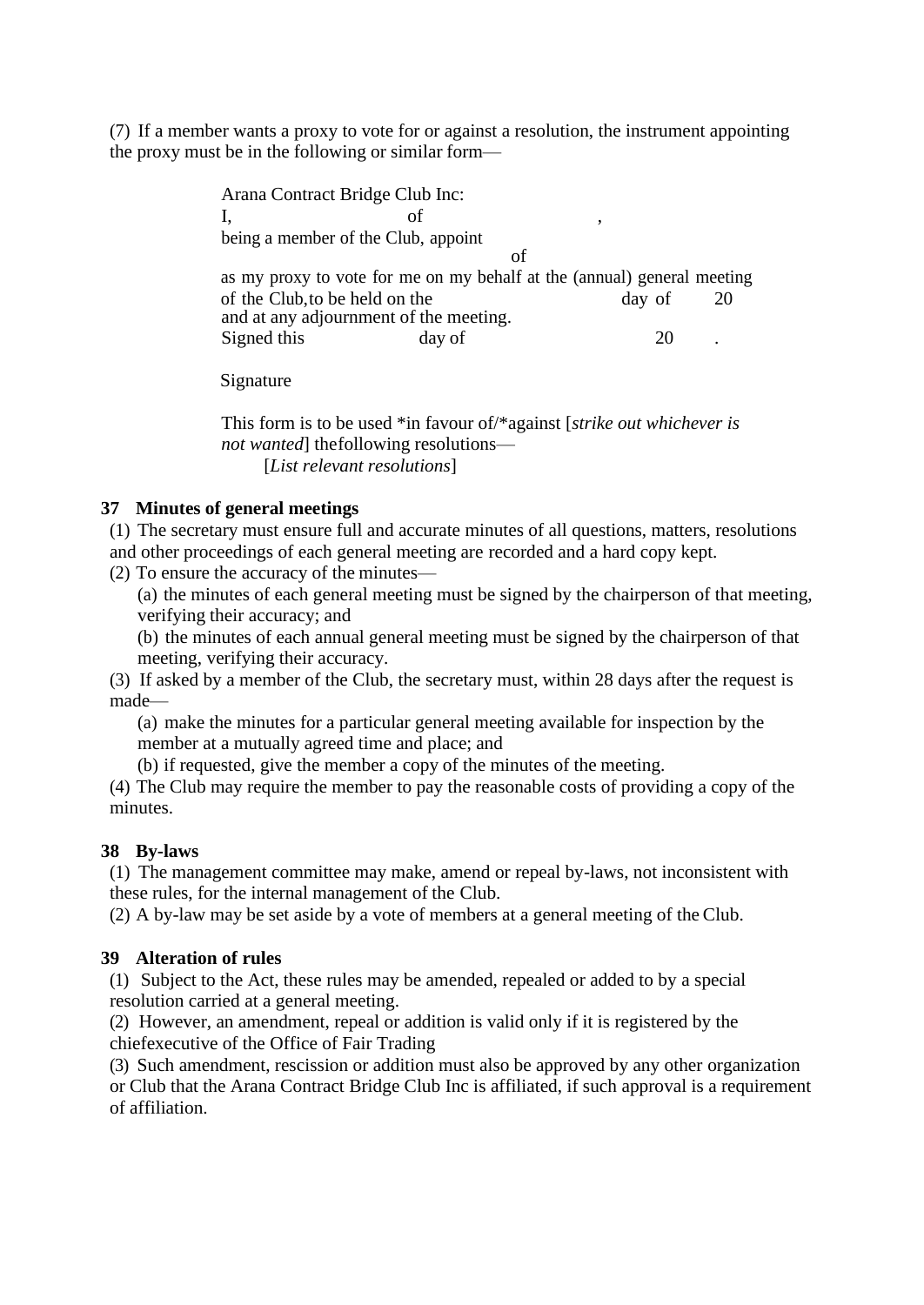# <span id="page-14-0"></span>**40 Common seal**

- (1) The management committee must ensure the Club has a common seal.
- (2)Until otherwise determined by the Office of Fair Trading, the common seal must be—
	- (a) kept securely by the management committee; and
	- (b) used only under the authority of the management committee.

(3) Each instrument to which the seal is attached must be signed by a member of the management committee and countersigned by—

- (a) the secretary; or
- (b) another member of the management committee; or
- (c) someone authorized by the management committee.

# <span id="page-14-1"></span>**41 Funds and accounts.**

(1) The funds of the Club must be kept in an account in the name of the Club in a financial institution decided by the management committee.

(2) Records and accounts must be kept in the English language showing full and accurate particulars of the financial affairs of the Club.

(3) All amounts must be deposited in the financial institution account as soon as practicable after receipt.

(4) All accounts shall be paid in accordance with such guidelines as may be determined by the management committee at committee meetings.

(5) All cheque or electronic funds transfer payments must be authorized by any 2 of the following—

- (a) the president;
- (b) the vice president;
- (c) the secretary;
- (d) the treasurer;

(e) any one of the other committee members of the Club who have been authorized by themanagement committee.

(6) However, one of the persons who signs the cheque must be the president, the vice president, the secretary or the treasurer.

(7) Cheques must be crossed not negotiable.

(8) All expenditure must be approved or ratified at a management committee meeting.

# <span id="page-14-2"></span>**42 General financial matters**

(1) On behalf of the management committee, the treasurer must, as soon as practicable after the end date of each financial year, ensure a financial statement for its last reportable financial year is prepared. The statement must contain particulars of:

- (a) The income and expenditure for the financial year just ended;
- (b) The assets and liabilities and of all mortgages, charges and securities affecting the property of the Club at the close of that year.

(2) The income and property of the Club whensoever derived shall be used and applied solely in promotion of its objects and in the exercise of its powers as set out herein and no portion thereof shall be distributed, paid or transferred directly or indirectly by way of dividend, bonus or otherwise by way of profit to or amongst the members of the Club provided that nothing herein contained shall prevent the payment in good faith of interest to any such member in respect of moneys advanced by him or her to the Club or otherwise owing by the Club to him or her, or of remuneration to any officers or servants of the Club or to any member of the Club or other person in return for any services actually rendered to the Club provided further that nothing herein contained shall be construed so as to prevent the payment or repayment to any member of out of pocket expenses, money lent, reasonable and proper charges for goods hired by the Association or reasonable and proper rent for premises demised